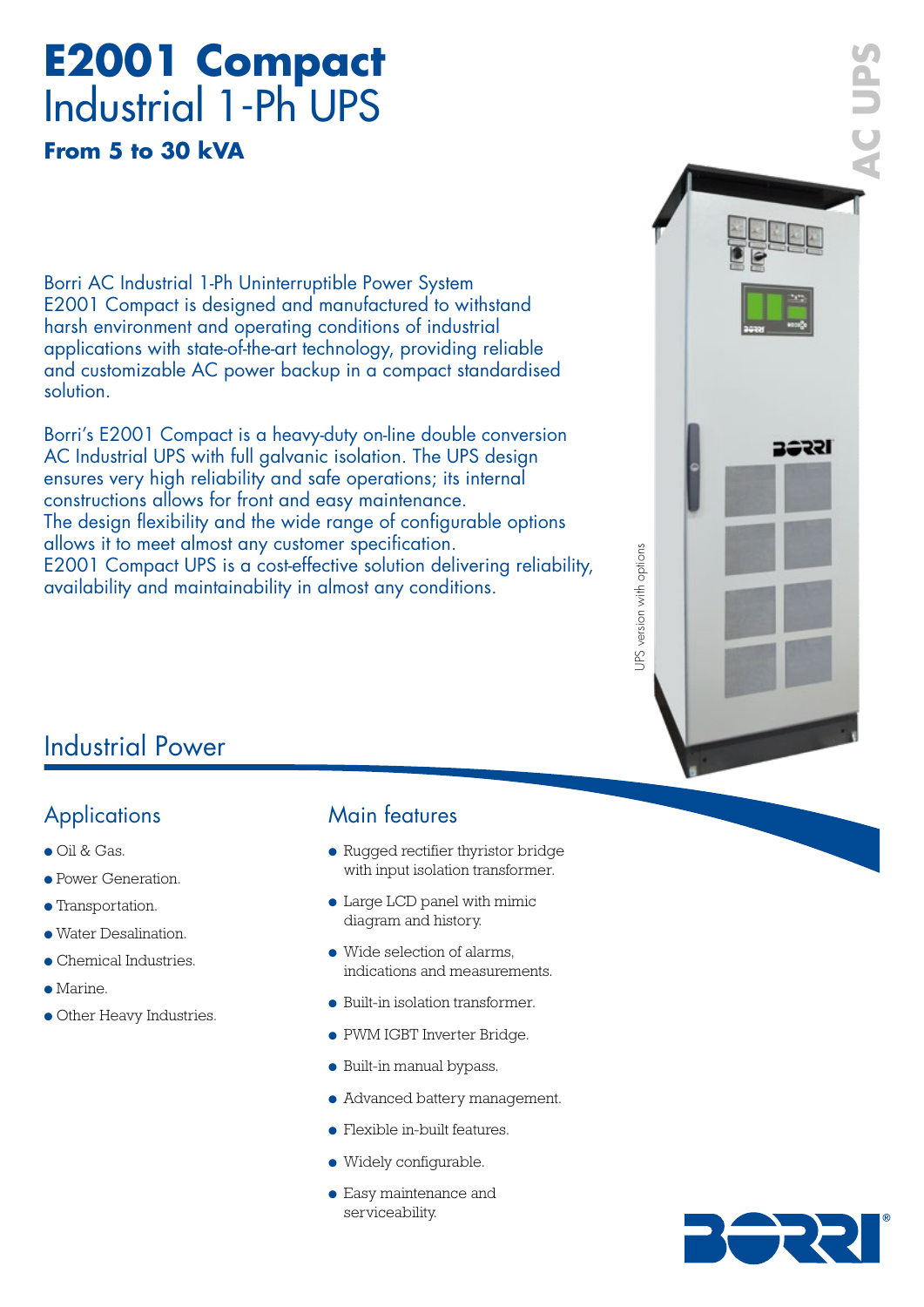## **E2001 Compact** Industrial 1-Ph UPS



#### **E2001 Compact technical data**

| Rating (kVA) @ P.F. 0.8 vs DC Rated Voltage |                                                                                                                                                                                                                                                                                                    |    |    |    |    |
|---------------------------------------------|----------------------------------------------------------------------------------------------------------------------------------------------------------------------------------------------------------------------------------------------------------------------------------------------------|----|----|----|----|
| 110 Vdc                                     | 5                                                                                                                                                                                                                                                                                                  | 10 | 15 | 20 | 30 |
| 220 Vdc                                     | 5                                                                                                                                                                                                                                                                                                  | 10 | 15 | 20 | 30 |
| Nominal power kW                            | 4                                                                                                                                                                                                                                                                                                  | 8  | 12 | 16 | 24 |
| Input                                       |                                                                                                                                                                                                                                                                                                    |    |    |    |    |
| Input voltage                               | 380/400/415 Vac 3-phase ±10% (others on request), 50/60 Hz ±10%                                                                                                                                                                                                                                    |    |    |    |    |
| Power Factor                                | > 0,75 (depending on rectifier technology)                                                                                                                                                                                                                                                         |    |    |    |    |
| Bypass input voltage                        | 110/115/120 or 220/230/240 Vac 1-phase ±20%<br>(adjustable according to inverter output voltage)                                                                                                                                                                                                   |    |    |    |    |
| <b>Battery</b>                              |                                                                                                                                                                                                                                                                                                    |    |    |    |    |
| DC voltage                                  | 110 Vdc (90÷160 Vdc range) / 220 Vdc (180÷300 Vdc range)                                                                                                                                                                                                                                           |    |    |    |    |
| Input voltage                               | Floating: 2.27 (VRLA), 2.2÷2.3 (VLA), 1.4÷1.5 (Ni-Cd) V/cell adjustable<br>Boost: 2.4÷2.45 (VLA), 1.5÷1.65 (Ni-Cd) V/cell adjustable<br>Equalizing: up to 2.35 (VRLA), up to 2.7 (VLA), up to 1.7 (Ni-Cd) V/cell adjustable                                                                        |    |    |    |    |
| Battery technologies                        | Maintenance free Lead Acid and Ni-Cd / Vented Lead Acid and Ni-Cd, Li-Ion battery compatible                                                                                                                                                                                                       |    |    |    |    |
| Output                                      |                                                                                                                                                                                                                                                                                                    |    |    |    |    |
| Nominal voltage                             | 110/115/120 or 220/230/240 Vac 1-phase                                                                                                                                                                                                                                                             |    |    |    |    |
| Frequency                                   | 50/60 Hz (selectable), ±0.001 Hz free running, ±2 Hz synchronized with mains                                                                                                                                                                                                                       |    |    |    |    |
| Voltage regulation                          | ±1% static; ±5% dynamic (80% load change), <40 ms recovery time                                                                                                                                                                                                                                    |    |    |    |    |
| Overload capacity                           | 125% for 10 min; 150% for 1 min; 200% for 100 ms                                                                                                                                                                                                                                                   |    |    |    |    |
| Harmonic Distortion THDv                    | <2% linear load; <5% non-linear load                                                                                                                                                                                                                                                               |    |    |    |    |
| System                                      |                                                                                                                                                                                                                                                                                                    |    |    |    |    |
| Dimensions WxDxH (mm)                       | 600x640x1900<br>800x800x2100                                                                                                                                                                                                                                                                       |    |    |    |    |
| Cooling                                     | Forced ventilation (optional redundant fans)                                                                                                                                                                                                                                                       |    |    |    |    |
| Colour                                      | RAL 7035 (optional other colours)                                                                                                                                                                                                                                                                  |    |    |    |    |
| Protection degree                           | IP 20 as per IEC 60529 (optional up to IP 42)                                                                                                                                                                                                                                                      |    |    |    |    |
| Operating temperature                       | -10° C to 40° C (up to 55° C with de-rating) / Storage: -20° C to 70° C                                                                                                                                                                                                                            |    |    |    |    |
| Altitude                                    | < 1000 m (up to 2000 m de-rating according to EN 62040-3)                                                                                                                                                                                                                                          |    |    |    |    |
| Audible noise at 1<br>meter (dBA)           | <65                                                                                                                                                                                                                                                                                                |    |    |    |    |
| User Interface                              |                                                                                                                                                                                                                                                                                                    |    |    |    |    |
| Front panel                                 | Graphic display, mimic LED panel, function keys, local EPO                                                                                                                                                                                                                                         |    |    |    |    |
| Connectivity                                | Included: USB, alarm relay card, terminal block for auxiliary contacts                                                                                                                                                                                                                             |    |    |    |    |
| <b>Standards</b>                            | Quality assurance, environment, health and safety: ISO 9001:2008, ISO 14001:2004, BS OHSAS 18001:2007;<br>Safety: IEC EN 62040-1;<br>EMC: IEC EN 62040-2;<br>Environmental aspects: IEC EN 62040-4;<br>Test and performance: IEC EN 62040-3 VFI-SS-111;<br>Marking: CE; Optional: CSA/UL Certified |    |    |    |    |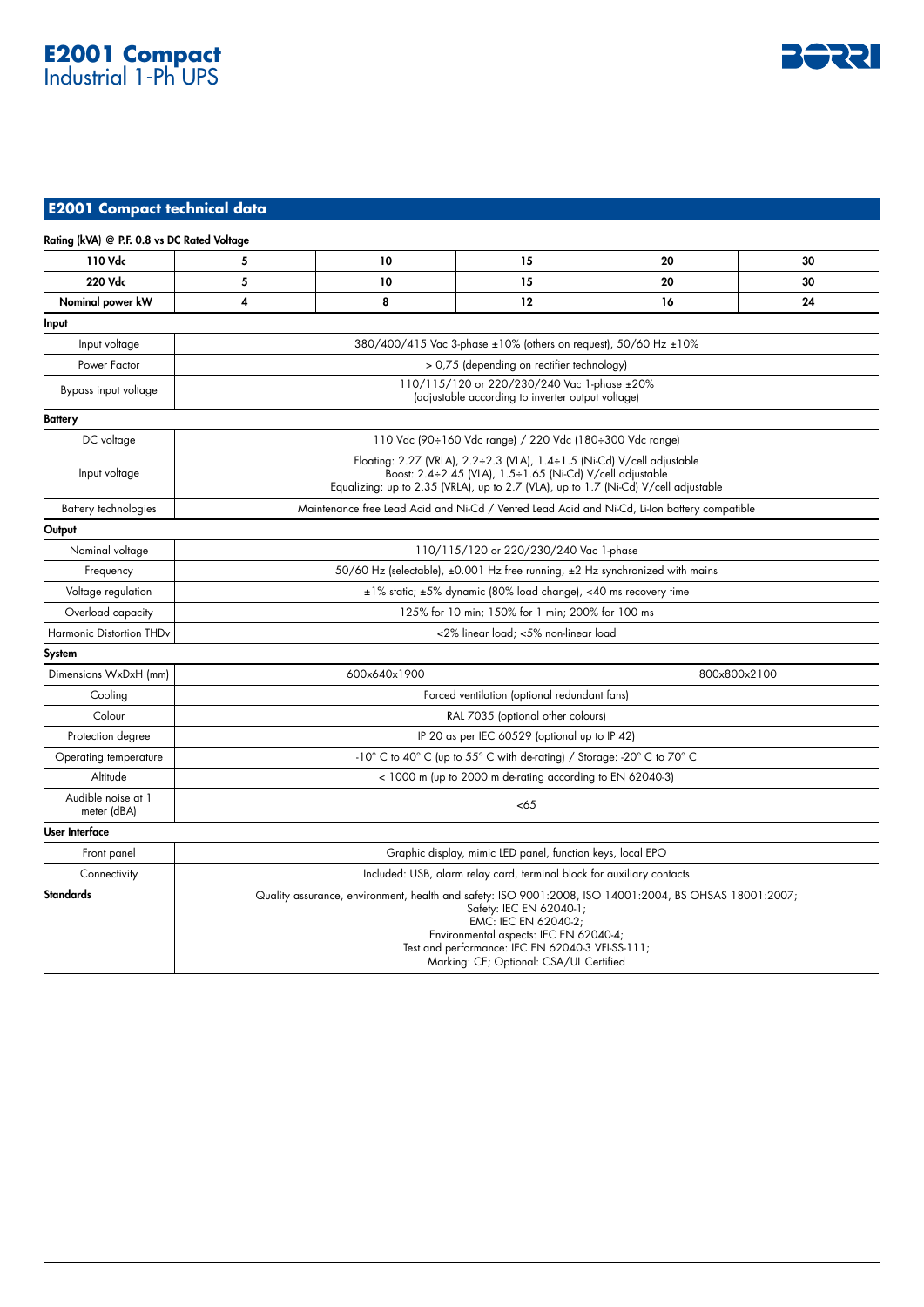

#### E2001 Compact schematic



## Standard features

- Rugged 6-pulse thyristor bridge with isolation transformer.
- 4 level battery charging including optional manual charge.
- Active parallel configuration via CAN bus connection.
- Standard configuration for cost-effective, short lead time solutions.
- Electronic current limit.
- 20 programmable alarm and status LEDs.
- Built-in inverter transformer.
- Communication ports and potential free contacts.
- Bottom cable entry.

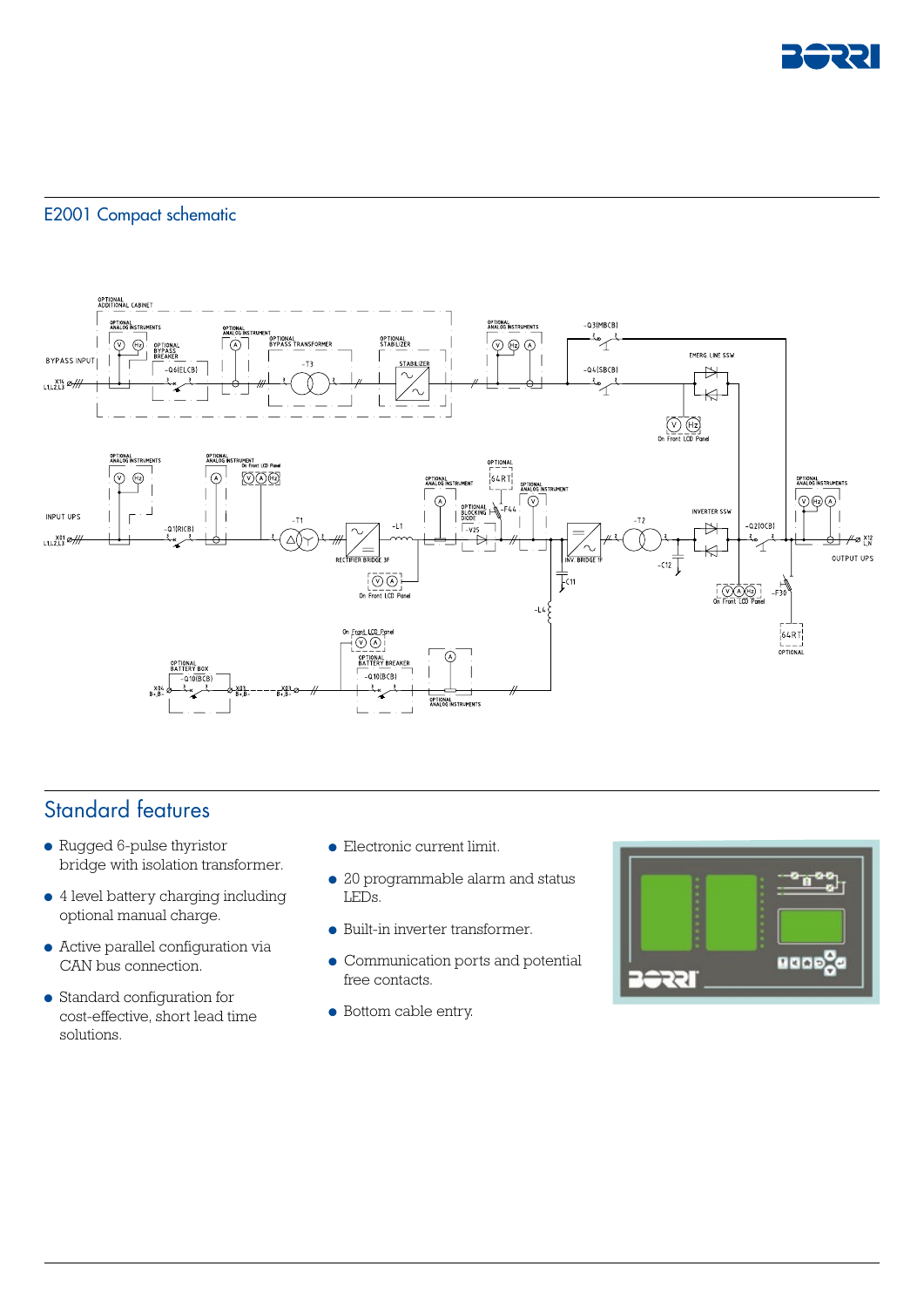

## **Options**

Borri's engineer can help you to design the best solution for your application with a wide range of options, some of which are:

#### System

- Redundant/Parallel Load Sharing Configuration.
- Redundant/Parallel with Common battery bus.
- AC & DC distribution.
- AC and DC earth-fault monitoring.
- 12-pulse rectifier with isolation transformer.
- Battery circuit breaker in rectifier.
- Battery circuit protection box (MCCB/fuse) also EEx-d.
- Low voltage disconnect.
- Temperature dependent battery charging with temp. probe.
- Battery monitor.
- Battery management system (single cell type).
- External manual bypass switch.
- 3-position rotary switch for bypass.
- Bypass isolation transformer.
- Bypass voltage stabiliser.

#### Alarms and measurement

- Analogue meters.
- Additional LED alarm indicators.
- Additional relay board NO/NC contacts.
- Low battery electrolyte level alarm.
- Temperature alarm.
- Battery circuit failure alarm.
- Ground fault alarm.
- High rate interlock.
- Fan failure alarm.

#### Communication interfaces

- $\bullet$  RS-232/485 interface.
- SNMP adapter for Web browser-based monitoring.
- Modbus protocol on RS-485 or TCP/IP.
- IEC 61850 protocol.
- Protocol converters Profibus DP.

#### **Mechanical**

- Protection up to IP 42.
- Vermin proof.
- Increased structure/panel thickness up to 3 mm.
- Special cable marking (both ends).
- 100% redundant ventilation.
- Interior cabinet light.
- Cabinet heater.
- Special colour.
- Ambient temperature maximum 55°C (+131 °F) with derating.
- Altitude up to  $2,000$  m asl  $(13,000$  ft) with derating.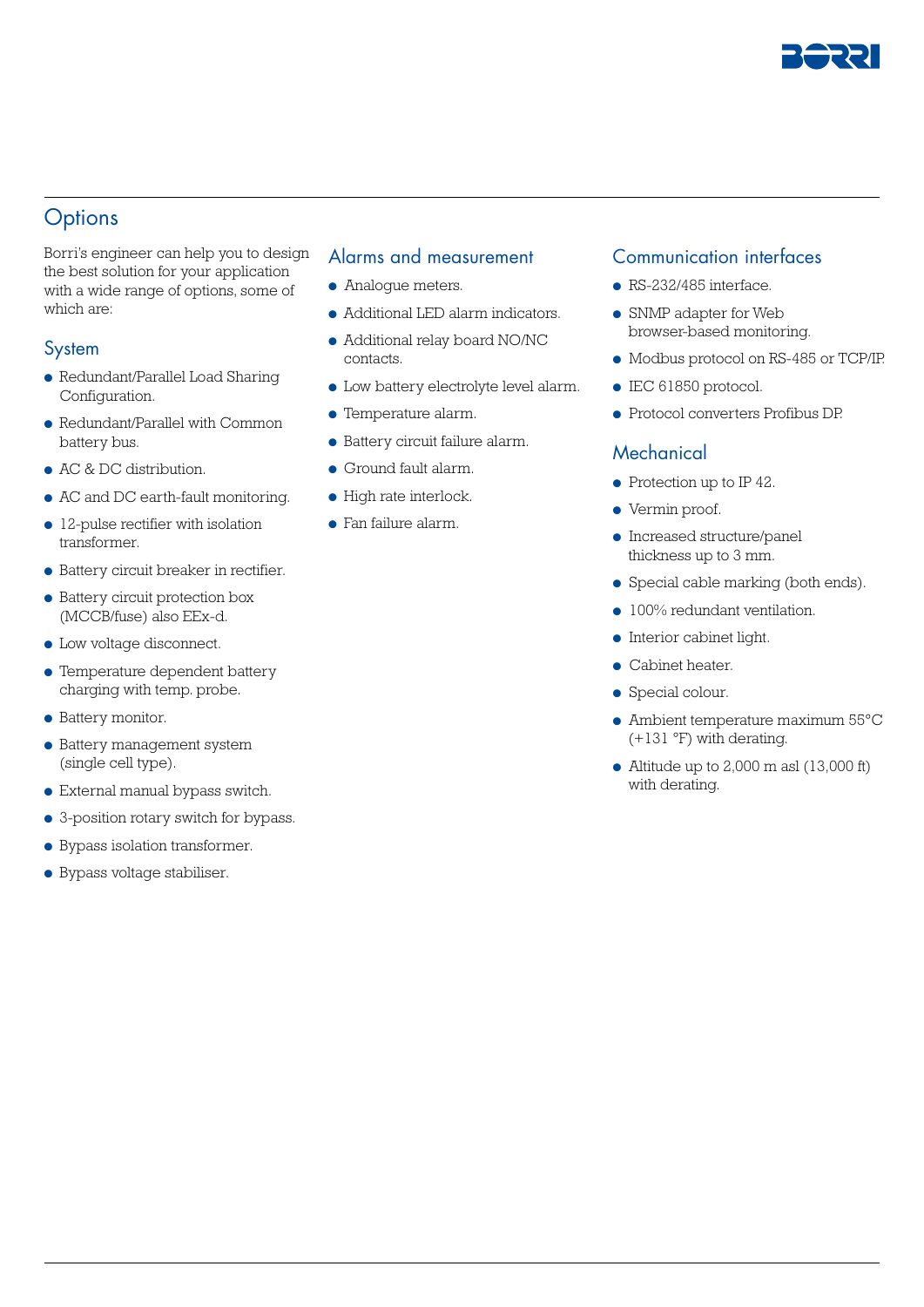

#### **Batteries**

Borri has over 80 years of experience in designing and supplying AC and DC UPS systems with batteries. With our vast experience in battery technologies and our close technical and commercial relationships with the world largest manufacturers of Nickel Cadmium, Lead Acid and Lithium ion Industrial batteries we are able to offer expert advice on the specifying, selection, operation and testing of batteries to best suite your application and needs.

#### Service

Customer's expectation defines Borri's priority from the early analysis of the project requirements to a worldwide commissioning and service. Many thousands of systems have been successfully installed and maintained globally, with continuous support from a highly trained team of expert, certified technicians and engineers.

From the professional set-up of Borri's training centre or on site, the training and service team stand ready to provide support and contribute to tailored training at Borri or on site. You can be assured of Borri support to the highest standards no matter where in the world you are.

#### Planning, installation, commissioning

Borri assist you in every single step of your project. Our R&D team can analyse and develop solutions to a wide range of edge system requirements.

#### **Maintenance**

Preventive maintenance guarantees uninterrupted operations and optimized system efficiency.

#### Analytical tests

Borri undertakes a series of analytical tests in order to guarantee higher efficiency and continuity to your system operation.

#### Battery tests

Batteries have a limited time life and their proper maintenance is of high importance to guarantee efficiency to the UPS and avoid potential failures. Borri delivers high quality and performing batteries to assure smooth operations.

#### Repair & spare parts

All spare parts supplied by Borri are original, tested and guaranteed to be fully compliant with Borri solutions.

#### **Training**

Borri offers distributors and customers a service training structured in 3 levels. Courses can be held in Borri training centres or on-site.